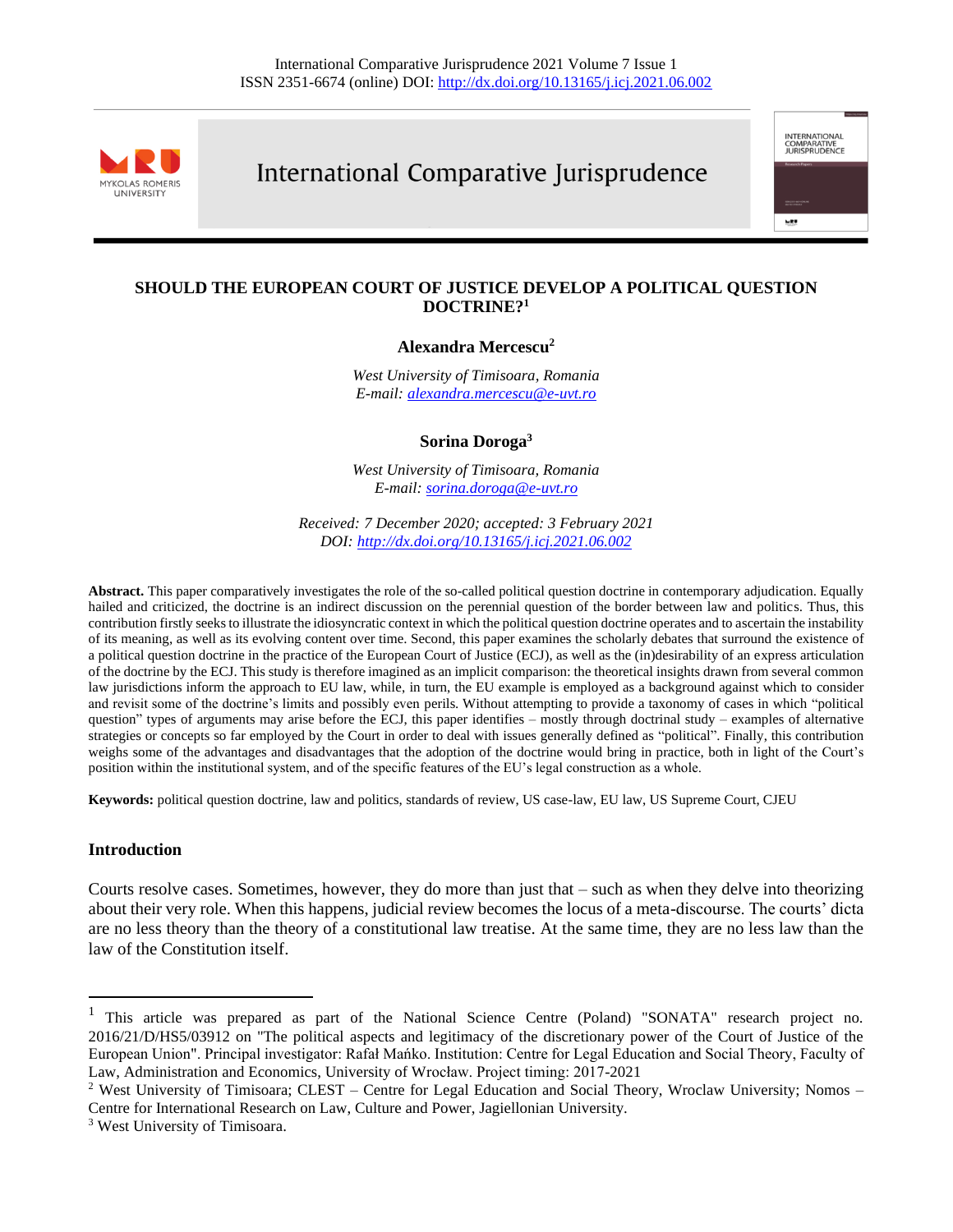Together with the matter of unconstitutional amendments to the Constitution, the political question doctrine comes perhaps closer than any other issue to confronting judges with the need to overtly expose their views regarding the distribution of power in the very process of adjudication. Conceived as a legal tool that serves to prevent judges from "entering political waters", the doctrine forces them (or rather judges force themselves) to reflect on the endless topic of the interface between law and politics (Cohn, 2011, p. 681). Should judges review the composition and training of the military (*Gilligan v. Morgan*, 1973), control the budgetary decisions of health authorities (*R. v. Cambridge*, 1995), determine police impeachment procedures (*Nixon v. United States*, 1993), discuss foreign policy matters (*United States v. Curtiss*-*Wright Export Corp.*, 1936; *Youngstown Sheet & Tube Co. v. Sawyer*, 1952), or decide whether a date can be declared a public holiday by the government (*Patriotic Party v. Attorney-General* (31 December Case), 1994)? These are just some of the myriad of questions that can and have raised puzzling issues concerning the reach of the judiciary's power. When it comes to the idea that judges engage in (judicial) politics, their reactions – as expressed in judicial opinions – vary from strong rejection to mild acceptance, with no judge openly admitting that they retain enough freedom to act politically within the constraints imposed by the law.

It is, of course, no surprise to anyone that constitutional and other apex courts have the "authority to promulgate doctrine that is supplemental to and different from the commands of the Constitution itself (…) because, taken by themselves, the Constitution's commands are too porous and general to be instantiated in everyday life" (Seidman, 2004, p. 470). In the context of the increased judicialization of politics (Ferejohn, 2002; Guarnieri & Pederzoli, 2002; Hirschl, 2004), the fact that judges have composed a doctrine of deference towards the political branches of government might appear to be an act of appeasing modesty. On the other hand, given that the judicialization of politics is sometimes a deliberate enterprise on the part of politicians who strategically invite courts to deal with highly controversial issues, this doctrine could also be seen as a riposte by courts who refuse to "taint" their legal purity. Depending on one's views on judicial review, then, the doctrine can be interpreted either positively, negatively, or – alternatively – there might be some who perceive it as neutral.

Indeed, the political question doctrine has been both celebrated as securing and enhancing the principle of the separation of powers and denounced as "the most dangerous concept in all of constitutional law" (Seidman, 2004, pp. 442–443). When applied to constitutional adjudication, the debate is essentially one between legal and political constitutionalism (for an applied discussion of the various types of constitutionalism, see Blokker, 2017a). Should courts be the exclusive interpreters of the Constitution, or should we entrust the other branches with the possibility of having the final say over the meaning of at least some constitutional provisions? This question is far from a purely theoretical one, without any real-world consequences. An important point is made by Paul Blokker (2017b), who maintains that "an intrinsic problem of legal constitutionalism in the post-communist transformations has been its tendency to isolate constitutional questions from the wider public", an observation in line with Gabor Halmai (2019) and Wojciech Sadurski's (2005) assessments, the latter of whom "argued that legal constitutionalism might have a 'negative effect' in new democracies and might lead to the perpetuation of the problem of both weak political parties and civil society" (Blokker, 2017b). Thus, if these authors are correct, legal constitutionalism could be linked – albeit indirectly – to the current wave of populism, at least in Central and Eastern Europe. However, to what extent does the presence of a political question doctrine actually result in the increased participation of the public in societal debates regarding values? In other words, does the existence of a political question doctrine in a court's vocabulary bring about less legal constitutionalism and more political constitutionalism?

In this paper, we argue that the contrary might, in fact, be the case. Assuming that the existence of political constitutionalism alongside legal constitutionalism is a desirable outcome, the doctrine under scrutiny merely creates the illusion of a superior distribution of powers. Our argument is organized into two main parts. The first part – the more theoretical of the two – draws mainly (but not exclusively) on US case-law and legal scholarship to show that the political question doctrine cannot be stabilized. Rather, its content changes from one jurisdiction to another, from one period to another, and from one interpreter/judge to another. As a consequence, no matter what judges pretend to do when using it, the doctrine itself remains a question of form rather than substance,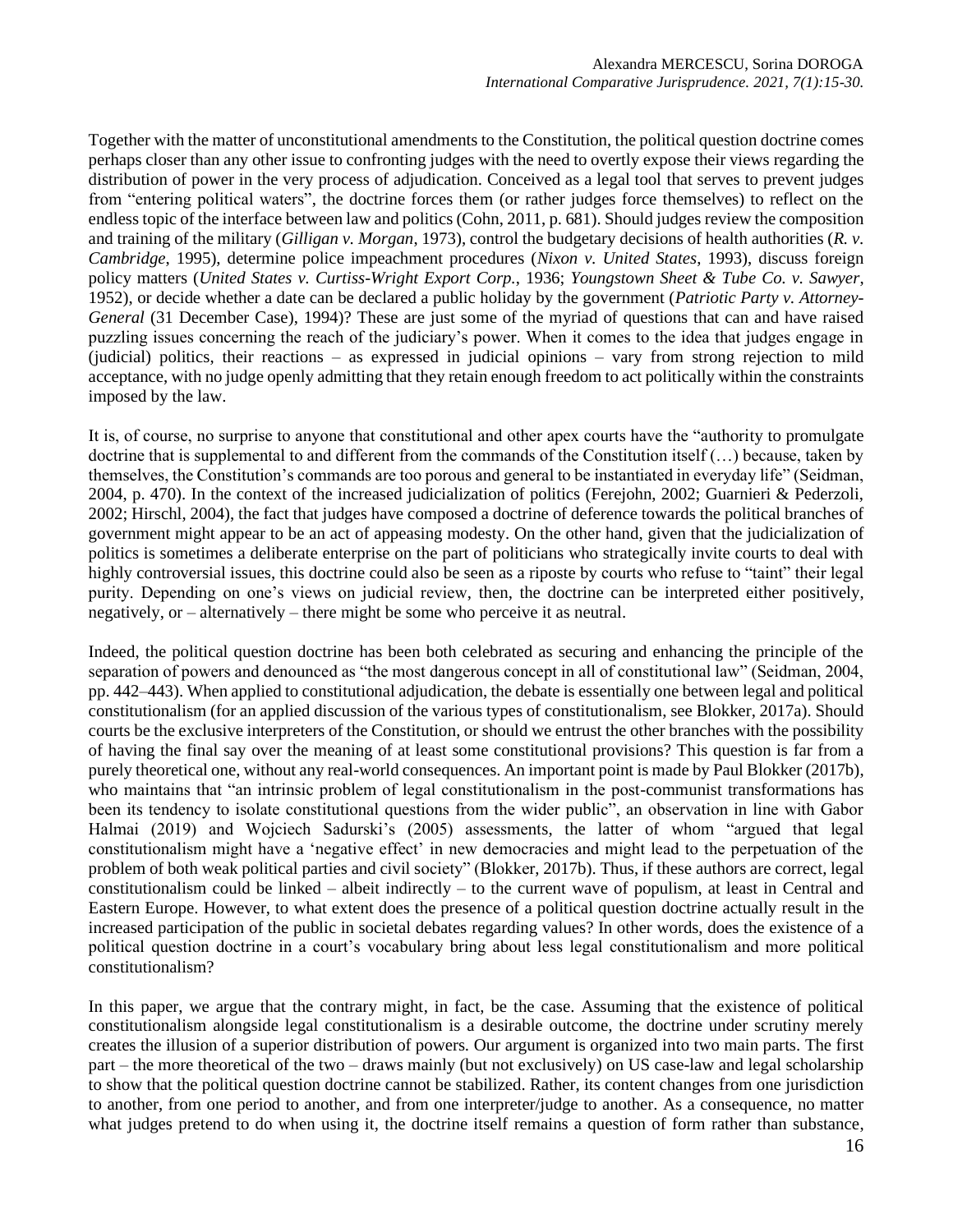offering no principled basis for judicial decision-making. As such, it only adds to the already vast arsenal of formal self-abnegation. Alternatively, the focus on form is tributary to a "command model" of adjudication, which has been shown to have important limits and possibly deleterious effects on political and civic constitutionalism (2). In the second part of the paper – which is specifically dedicated to the political question doctrine at the ECJ – we aim to highlight that, besides its theoretical shortcomings, this doctrine might also be inadequate when applied to a particular institutional setting (3). Thus, the current study is imagined as an implicit comparison: the theoretical insights drawn from several common law jurisdictions will inform our approach to EU law – a legal order which, until now, has been much more reluctant to work with a so-called political question doctrine. In turn, the EU example will serve as a valuable background against which to consider and revisit some of the doctrine's limits and possibly even perils.

## **1. The Political Question Doctrine: Comparative Lessons**

The notion of "generic law" features prominently among the theoretical notions developed by comparative constitutional lawyers in recent decades (see, for instance, Law, 2005). In short, it stands for the idea that judges around the world use similar tools of reasoning, whether or not this leads them to the same solutions – to such an extent that it might even be difficult to ascribe a specific language to a specific jurisdiction. If one were to choose what to include in a list of generic tools, proportionality would undoubtedly be the first candidate. The political question doctrine might well be the second. Having originated in the US, the doctrine gained traction in many other jurisdictions (see, for instance, Mhango, 2014) and has been said to "retai[n] a place of honour in other common-law systems" (Cohn, 2011, p. 679). *Marbury v. Madison* instituted judicial review, but at the same time "contain[ed] the seeds for the view that the authority to answer some constitutional questions rests entirely with the political branches" (Barkow, 2002, p. 239). Since then, the doctrine has been used with a certain constancy. However, with almost every iteration the doctrine has acquired new meanings, so much so that it has become difficult to talk about "the" political question doctrine. Indeed, while the name (the main signifier) might stay the same, what we put into the content of that which is signified varies in space (2.1), in time (2.2), and from individual to individual (2.3). Each of these sections will allow us to demonstrate that the political question doctrine has its own politics, and to anticipate some of the key aspects to be discussed later on in relation to the European legal order.

# *1.1. Culture Matters: From Israel to the US, Passing Through the UK*

The idea that place matters is the first lesson to be learnt from a comparative study dedicated to the use of the political question doctrine in three common-law jurisdictions. Having investigated the functionality of the doctrine in Israel, the US, and the UK, Margit Cohn (2011) concluded that the way in which the doctrine is deployed depends on the country's constitutional ethos.

Thus, UK does not seem to have any "fixed formula" on which judges could rely should they wish to abstain from deciding a case deemed to be of a political nature, as:

[The] British justiciability formula is linked to subject matter, a technical test that carries non substantive justification. (…) Additional explanatory and objective criteria have been proffered in the case-law, but in a haphazard fashion. To date, no court has been ready to advance a formula that would encompass these criteria (Cohn, 2011, p. 709).

The idiographic spirit of the common law, which understands justice as obtained through the flexibility of *ad hoc* adjudication, provides us with only a limited explanation for why the UK lacks a proper political question doctrine. After all, the US – another common law country – seemed ready to develop such a doctrine, and moreover did so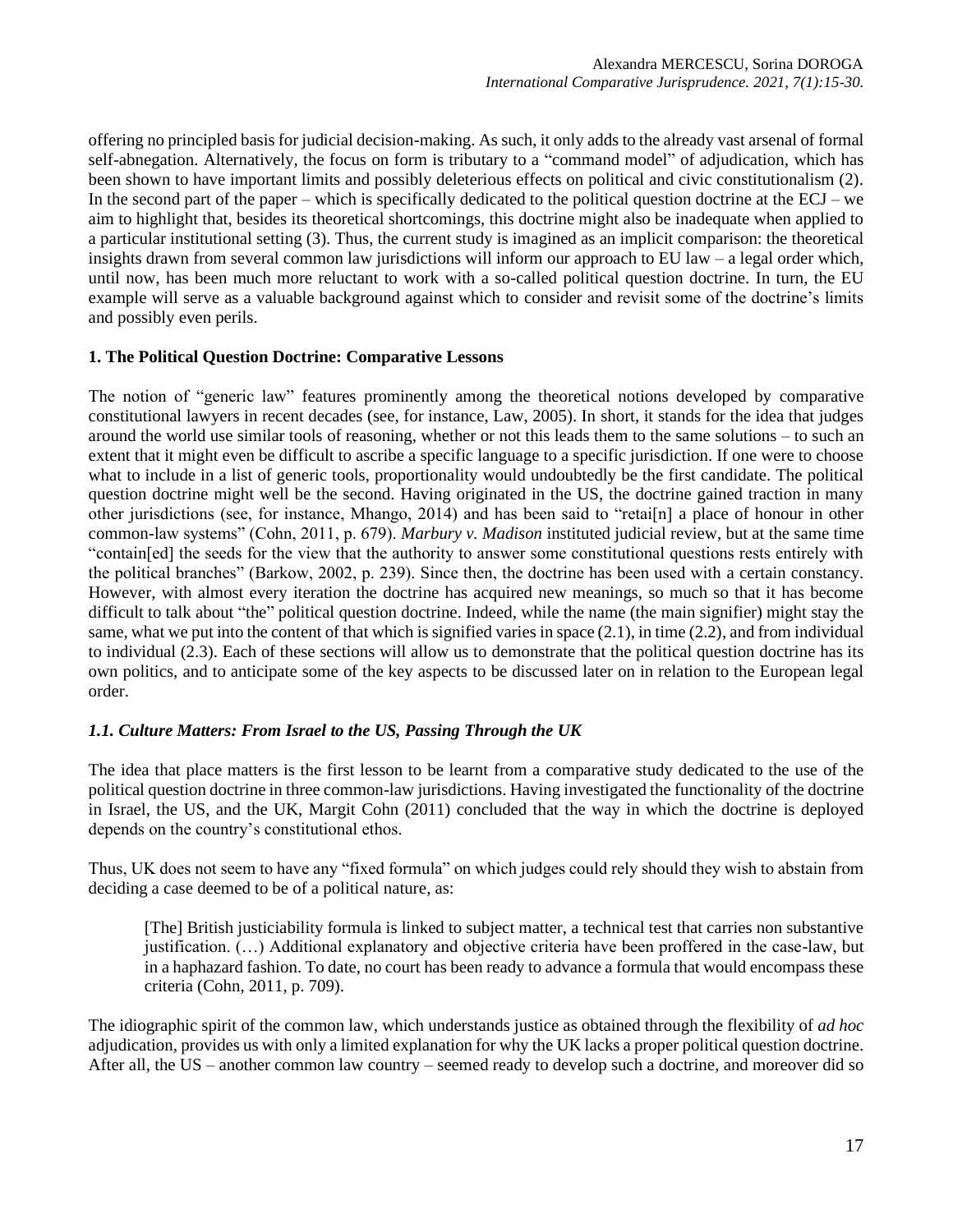under the guise of a very specific test.<sup>4</sup> Therefore, a better explanation as to why the UK never embraced a fullyfledged political question doctrine lies, Cohn (2011) argues, in the transition that British public law has undergone from a "body of law based on history, tradition, the rule of law, and the sovereignty of Parliament" to a "body of law based on constitutionalism and liberalism" (p. 711), in relation to which courts are no longer as circumspect as they used to be. The recent decisions of the United Kingdom Supreme Court related to Brexit – informally known as *Miller I* and *Miller II* (*Miller; Cherry* (*R. (on the application of Miller) v. Prime Minister*, 2019) – might be regarded as confirmation of this transformation, although as this question continues to be hotly debated (see Craig, 2020a, 2020b; Loughlin, 2020) it could yet be too soon to pronounce a verdict. However, this shift in British constitutional law has not necessarily brought it closer to its American counterpart. Indeed, reading Jackson Myers (2020) – an author who compared the UK Supreme Court decision in the case of *Miller II* to the US Supreme Court judgement in *Rucho v. Common Cause* (2019) – one can see that, even though the two courts might operate under similar terms, they can still take different approaches and finally diverge regarding the solution in two particular cases:

The U.K. Supreme Court's confident approach to a thorny question of justiciability in Miller/Cherry presents a striking contrast to the U.S. Supreme Court's. (…) [W]hereas the UKSC largely sidelined the manageability inquiry and instead focused on the dictates of the constitution, the *Rucho* Court was consumed by the question of whether an adequately clear and definite rule of decision could be found (Myers, 2020, p. 1026).

For its part, Israel's judiciary has not always cited the corresponding US doctrine with approval, and "never adopted its formula" (Cohn, 2011, p. 690). Justice Barak even went as far as to say that "this [the U.S.] doctrine is most problematic (...) its legal foundations are shaky (...) it is based to a great extent on irrational grounds; [and] it must be approached with caution" (*Ressler v. Minister of Defense*, 1988). In rejecting the notorious six-criteria test concocted by the US Supreme Court in *Baker v. Carr*, Israeli judges proposed, at least up until the mid-1980s, a distinct formula responding to their own views as regards adjudication. Thus, in *Jabotinsky v. Weitzmann* (1951), which was to be the leading case on justiciability for many decades, the Israeli Supreme Court retained "the rather fuzzy notion of 'the expert feel of lawyers'" (Cohn, 2011, p. 689) as a criterion to be used in determining which cases should be barred from review. When, in the late 1980s, Justice Barak introduced a new vision for the Court's role, the case of *Ressler* provided him with the opportunity to distance himself from at least one strand of the doctrine enunciated in *Baker* (Cohn, 2011). Thus, whereas *Baker* accepted the possibility that some questions might find themselves outside the scope of judicial decision-making since judges would lack the appropriate legal standards for their resolution, *Ressler v. Minister of Defense* – through the voice of Justice Barak – took a radically different view by contending that "every action can be 'contained' within a legal norm, and there is no action regarding which there is no legal norm" (*Ressler v. Minister of Defense*, 1988).

The comparative investigation of these three common-law jurisdictions is sufficient for highlighting the doctrine's diversity. The standards used to decide whether some issues are better left to the assessment of other branches are not culture-independent. Even where other courts resorted to citing the highly influential American case-law, they were not committed to following the exact steps of the American doctrine. Consequently, if the ECJ were to develop its own political question doctrine, we should expect that it would be designed in light of the EU's specific

<sup>4</sup> *Baker v. Carr* (1962). The test reads thus: "It is apparent that several formulations which vary slightly according to the settings in which the questions arise may describe a political question, although each has one or more elements which identify it as essentially a function of the separation of powers. Prominent on the surface of any case held to involve a political question is found a textually demonstrable constitutional commitment of the issue to a coordinate political department; or a lack of judicially discoverable and manageable standards for resolving it; or the impossibility of deciding without an initial policy determination of a kind clearly for nonjudicial discretion; or the impossibility of a court's undertaking independent resolution without expressing lack of the respect due coordinate branches of government; or an unusual need for unquestioning adherence to a political decision already made; or the potentiality of embarrassment from multifarious pronouncements by various departments on one question."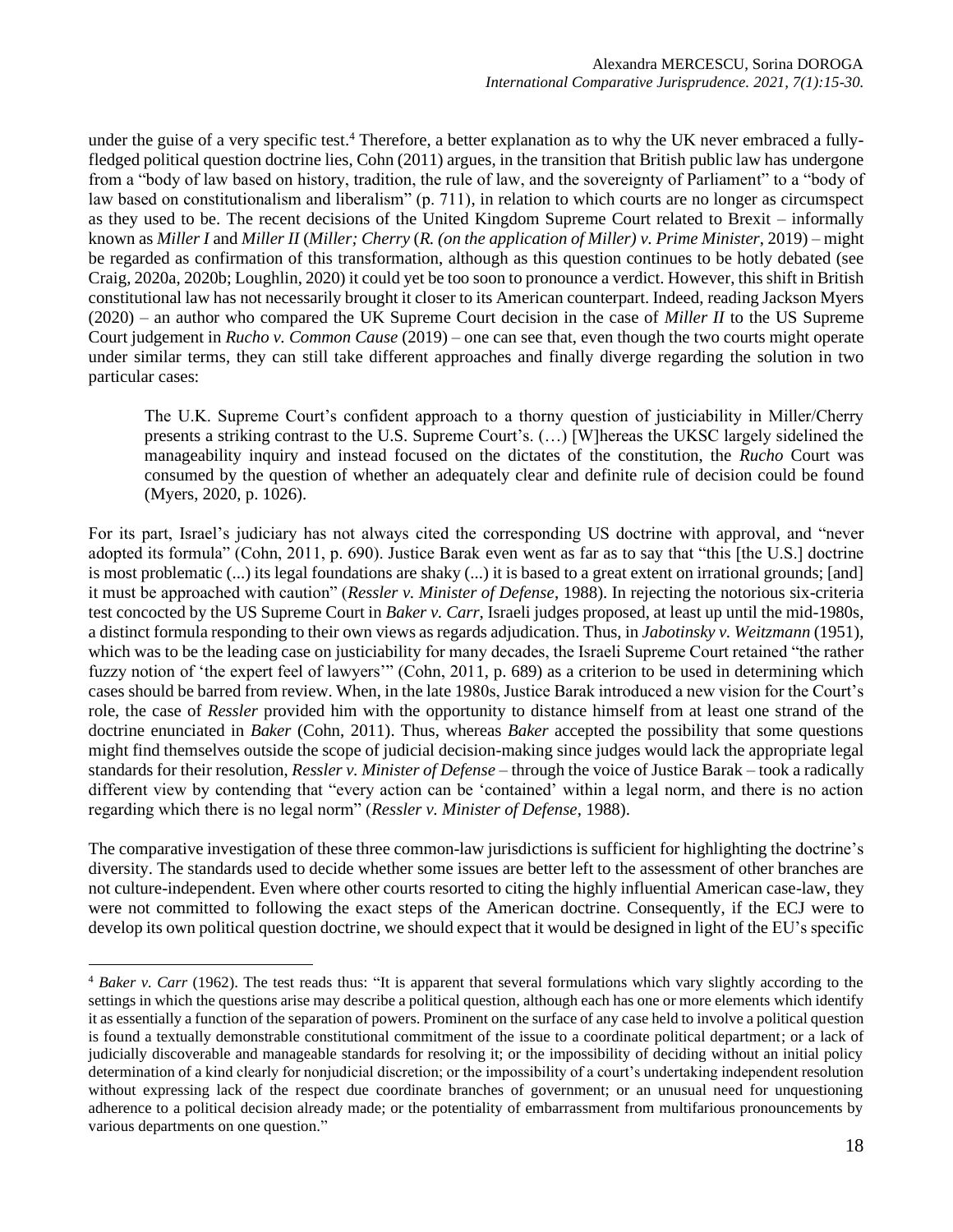institutional design, with comparative references serving as a useful background against which judges can engage in what Gary Jacobsohn (2010) calls a "dialogical articulation" of the law (p. 103). We can maintain in confidence that today's European judges belong "to a generation for whom the law is not a matter of national systems each with their own specific concepts, relations, and symmetries (or asymmetries)  $(...)$  [but] a mélange of ideas, of schemes of intelligibility, of structures, of sub-systems and the like" (Samuel, 2015, p. 64). Thus, comparative law offers an imaginary third space to where judges can travel mentally in order to deconstruct their legal knowledge by way of confrontation with another legal order. When courts are ready to renounce the paradigm of authority, one that relies excessively on the perceived sanctity of legal sources, they will pave the way for cultivating dialogical predispositions within the broader legal community too, which, one can speculate, will potentially spill over into society at large.

#### *1.2. Time Matters: From Marbury to Rucho, Passing Through Baker*

The section will show that even within one jurisdiction the political question doctrine changes in meaning from one period to another. Scrutiny of the relevant American legal scholarship and case-law reveals different understandings of the doctrine across time. As Tania Leigh Grove (2015) demonstrates, the 19th century and the first half of the 20th century saw the application of what she calls the "traditional" political question doctrine, by virtue of which the courts considered themselves bound to take for granted the factual determinations of the other branches of government. In other words, "courts did not dismiss as nonjusticiable an issue that presented a political question but rather *enforced and applied* the political branches' conclusion" (Grove, 2015, p. 1911, original emphasis). For instance, in the case of *United States v. Holliday* (1866), the defendant was charged with violating a law prohibiting the sale of alcohol to "any Indian (…) under the charge of any Indian agent appointed by the United States". Holliday sold liquor to a man who allegedly belonged to the Chippewa tribe. The resolution of this case depended on whether the Chippewa were actually a tribe. The Supreme Court found it necessary to defer to the assessment of the political branches in this specific factual regard, but moved on to determine the other legal aspects of the case – ultimately confirming Holliday's conviction. Other cases can be cited which followed the same rationale: federal and state courts alike would not give up on their jurisdiction, but retained Congress' evaluation of the facts as binding.

With *Baker*, decided in 1962, we witnessed a shift of paradigm. Grove (2015) argues that the Supreme Court created a new political question doctrine that, contrary to the traditional one, demanded a dismissal for nonjusticiability. As Grove notes, under the influence of the legal process movement, which advocated for a judiciary confined by procedure, already from "the 1930s through the 1950s, in both casebooks and articles, legal scholars increasingly ignored the traditional doctrine" (Grove, 2015, p. 1912). For instance, they started to emphasize the importance of *Pacific States Telegraph and Telephone Co. v. Oregon* – a case that was dismissed as early as 1912 as non-justiciable. However, it is arguable whether, at that point, the Supreme Court truly intended to have nonjusticiability extended beyond sets of facts that would imply the application of the Guarantee Clause (under which the "United States shall guarantee to every state […] a republican form of government"; Grove, 2015, pp. 1942– 1943). In any case, after *Baker* it might seem that the Court became prepared to step out more frequently as it enlarged the number of criteria which would allow it to refrain from adjudicating – indeed, the Court now referred to no less than six. However, on closer scrutiny, the modern political question doctrine entrenched, rather than undermined, judicial supremacy – as long as the Court used a seemingly constraining language only to "decide who decides any constitutional question" (Grove, 2015, p. 1914). The empirical data supports Grove's interpretation: "in the fifty-three years since Baker v. Carr, the Supreme Court has on only two occasions exercised its 'power to decide' to hold that another branch had final authority over a constitutional question" (Grove, 2015, p. 1966).

A chronological evaluation of relevant Israeli case-law would also point to fluctuating patterns in the understanding of the political question doctrine. Thus, Justice Barak was keen to introduce "a distinct constitutionalist vision of public law" (Cohn, 2011, p. 692), according to which judges must bridge the gap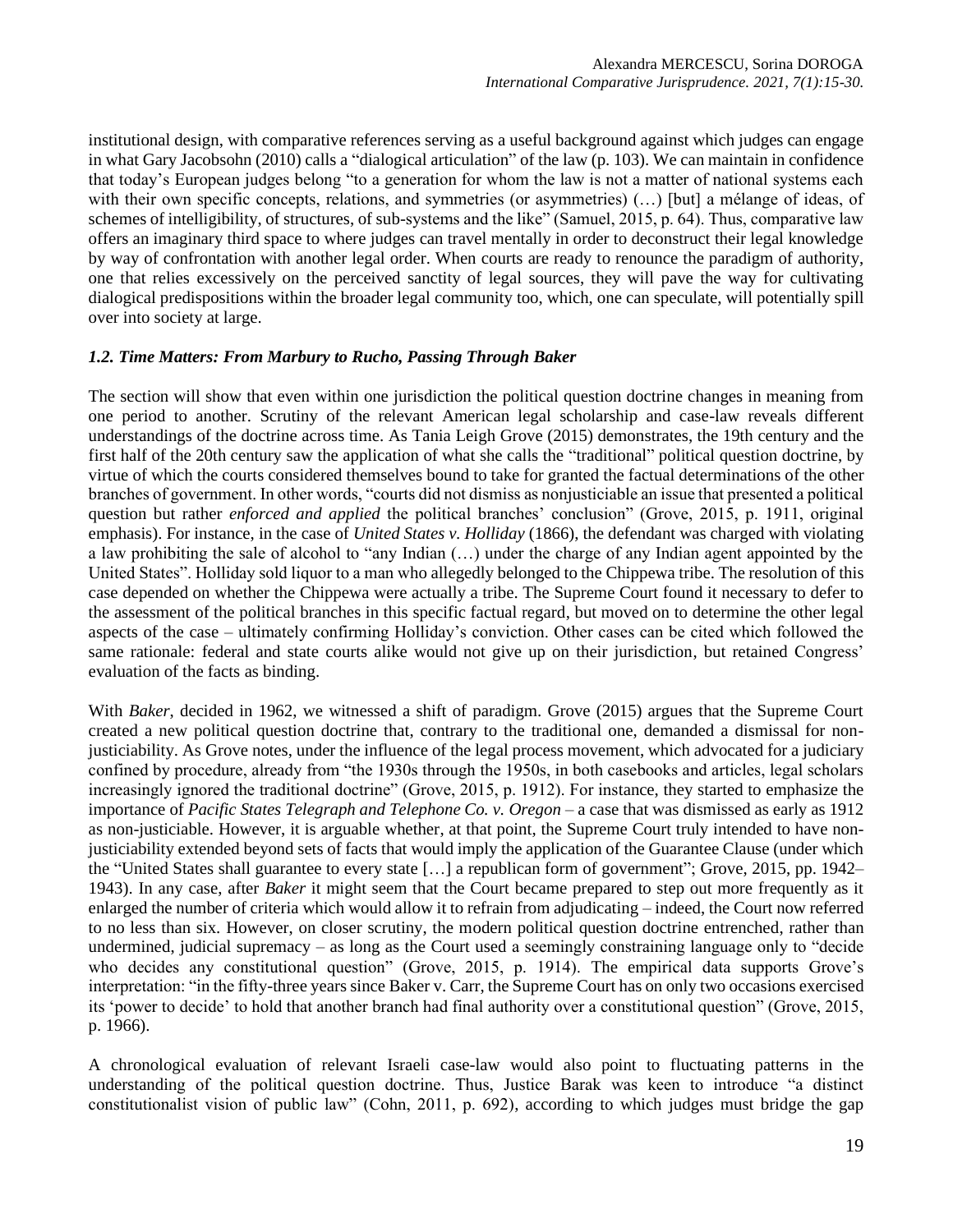between law and society and must defend democracy. Or "[t]his avowedly activist platform led, inter alia, to [his] call for lesser reliance on justiciability as a bar from review" (Cohn, 2011, p. 692).

Given this evolutionary context, what are the lessons to be drawn for the European legal order? First, the diversity of concepts, even within one jurisdiction, suggests that one cannot achieve any fixity of meaning. It is well-known that under the pen of judges who pertain to different epochs, each with its own concerns (ultimately the America of the Vietnam war is not the America of *Bush v. Gore*), doctrines do change in form as in substance. Yet, one might have asked for more stability from the political question doctrine given that it entails the perennial question of the boundaries between law and politics. Even supposing that the ECJ was willing in the future to develop a non-justiciability doctrine, we already know that it could never be anything other than a provisional framework. As the EU moves from an international legal order to a federation (and possibly back and forth between), the questions regarding the limits between law and politics will necessarily be different. There is no reason to believe that a judicial doctrine discussing these issues would not closely accompany (in the sense of reacting to) the various transitions. Tradition might weigh in, of course, but in the longue durée it always ends up conceding to transition(s).

Second, the examples in this section show that there is no automatic relationship between a doctrine's form and its consequences. Thus, what appeared both in the US and in Israel as less constraining language turned out to be a mechanism of restraint for judges, and vice-versa – i.e., some of the detailed tests deployed by judges did little to prevent them from having the final word on all of the questions brought before the courts. If anything, this highlights the importance of the will of interpreters that underlies the strategic tools conventionally employed in the judicial realm. Thus, rather than distancing themselves from the question under scrutiny, judges create the appearance of distancing. This brings us to point 1.3, the final section of the first part of this paper, where we argue that variation remains the rule as regards the interpretation of the political question doctrine, even if we look at one given jurisdiction throughout one given period.

## *1.3. The Interpreter Matters: From Roberts to Sotomayor, Passing Through Breyer*

A look at the reasoning of individual judges pertaining to the same legal culture in their use of the political question doctrine will reveal that they are not speaking the same language. Indeed, these variations in understanding teach us that "if a reader shifts his reading lenses a little – if he moves sideways a bit – he promptly tells a different [story]" (Legrand, 2019, p. 302). After all, a law text – while being about precepts – stays a text, and no interpreter can approach it in a vacuum. Rather, as comparatists of laws (who have the benefit of multiple scales of reference) have made plainly clear:

[a]ny understanding of the significance of world (…) comes not from cognitive distancing, but from a situation within world allowing the individual to look at things as they actually appear within the nexus of world in which he himself partakes, rather than as synthesised data instantiated by way of a purportedly detached discursive articulation (Legrand, 2011, p. 398).

This is to say that Justice Frankfurter's understanding of the political question doctrine was not his colleagues', not least because a rule – and even less so a doctrine – is not identical to its application. Even naively assuming that in theory all judges of a court understand a specific doctrine in the exact same manner, we are still left with the possibility of divergence when the rule is brought to bear on a specific set of facts. Let us take the example of *Coleman v. Miller*, a case decided in 1939 by the US Supreme Court which involved the validity of a constitutional amendment concerning child labour (the case was brought by a group of Kansas legislators who claimed that the amendment had not been properly ratified by their state). Two Justices proposed to decide the case on its merits, while the other seven Justices agreed that the case should not be heard. Yet even within the majority the decision was "fractured" in terms of its justification, and therefore "provided little insight into how a 'political question doctrine' might apply, if at all, to constitutional questions" (Grove, 2015, p. 1945).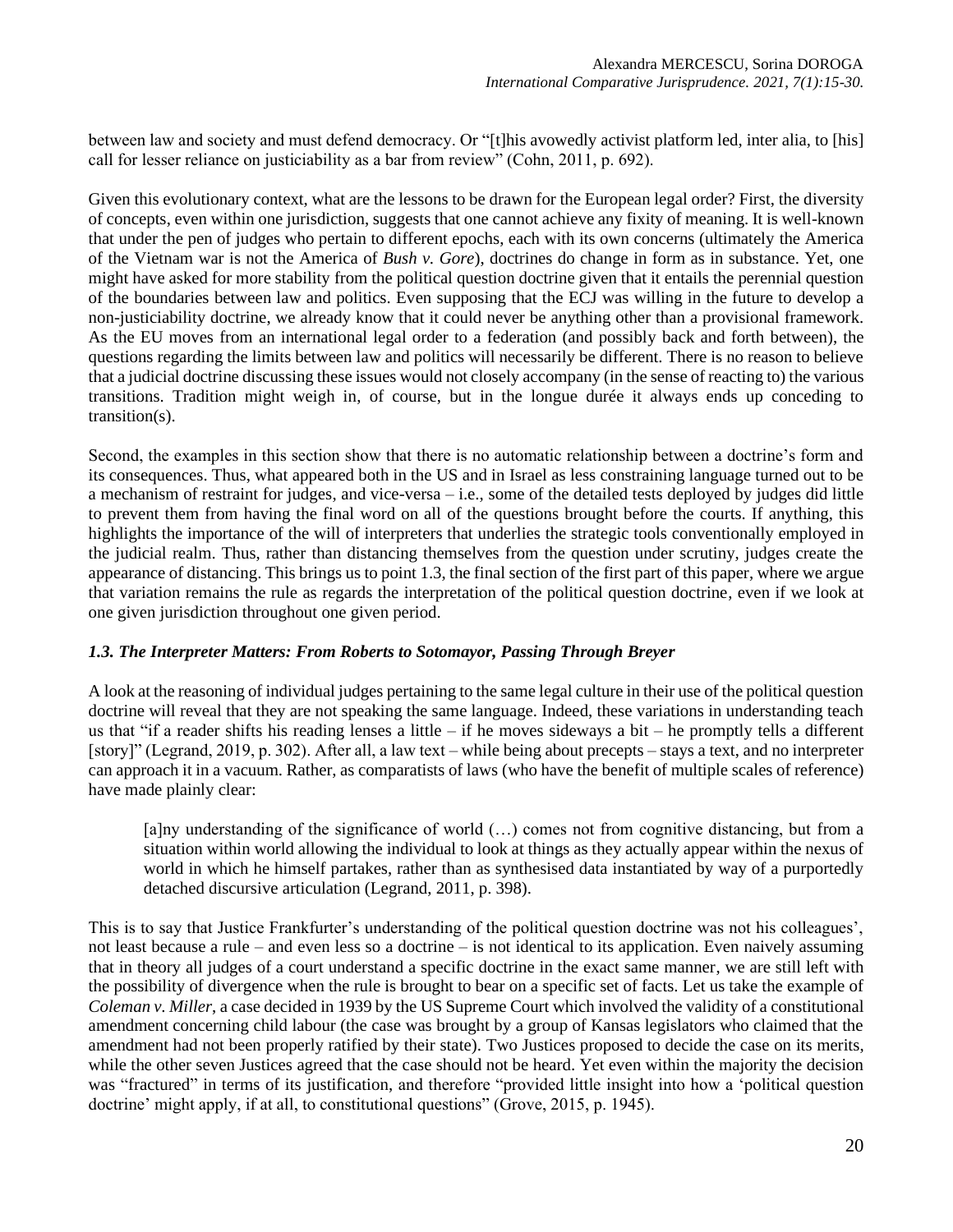In his analysis of the political question doctrine, Zachary Baron Shemtob (2016) provides us with another useful example which underlines the instability of the doctrine's meaning. He discusses a US Supreme Court decision from 2012 and the impact it had on subsequent cases by remarking that:

[s]ince Zivotofsky was decided, two circuit and eight district courts have wrestled with the political question doctrine, with eight of these cases occurring in the realm of foreign affairs. So far, the majority of these courts have declined to adopt Zivotofsky's textualist view. The circuit courts have taken varied approaches (pp. 1023–1024).

The author goes on to note that "[i]f Zivotofsky has had an unclear impact in the circuit courts, its effect on the district courts has been even more uncertain. (…) Even those two courts that have acknowledged Zivotofsky's potential impact have adopted different standpoints" (Shemtob, 2016, p. 1024). The doctrine of precedent notwithstanding, one can see that courts do not replicate each other's decisions. Rather, in the realm of words as in law, there is always repetition with a difference – something which French philosopher Jacques Derrida captured well when he coined the word iterability (Derrida, 1972, p. 375). Drawing on the Sanskrit word *itara*, meaning *other*, Derrida invented this notion to demonstrate that alterity will reveal itself in any repetitive process. Repetition does not equal exact replication; thus, a doctrine repeats itself (by definition, otherwise it would not have achieved doctrinal status) both vertically (in time) and horizontally (from one judge to another thinking in the same spacetime). But transformation always takes place alongside each repetitive occurrence, even if only very slightly.

It is not only judges' treatment of the doctrine that points to its inherent instability; scholarly engagement with the doctrine attests to the same idea. As has been observed, "[f]ew legal concepts have generated as much controversy as the political question doctrine. (…) [T]his is primarily due to the diverse ways in which this doctrine has been formulated" (Shemtob, 2016, p. 1004). An overview of the relevant scholarly research reveals a wide range of positions vis-à-vis the existence, content, and desirability of this doctrine. One can encounter opinions as diverse as those that suggest: the doctrine does not exist (Henkin, 1976); the doctrine is well and flourishing (Cohn, 2011); the doctrine used to exist but then ceased to (Barkow, 2002; Tushnet, 2002); the doctrine continues to exist but should disappear (Redish, 1984); the doctrine has two main versions (Grove 2015); the doctrine comprises four different conceptions (Shemtob, 2016); or the doctrine applies in three configurations (Harrison, 2017). The following illustration is telling. In an influential paper written in 1976, Louis Henkin asked whether the political question doctrine really did exist. In raising this issue, Henkin (1976) suggested that judges were not doing what they were saying. He proceeded, in fact, to reformulate their words so as to better express what he thought they intended to convey: "when [the Court used the political question doctrine], it was using it in a different sense, saying in effect  $(...)$ " (p. 601). The irony of this will not be lost on the reader. Not only is the doctrine susceptible to multiple interpretations, but among these it is even possible to count one interpretation that denies the very existence of what is being interpreted. If anything, this example shows that the spectrum of possible (and plausible) interpretations of a legal construct is extremely broad. Incidentally, it also reminds us that – as the French poet Paul Valéry put it – once it is written, a text no longer belongs to its author (Valéry, 1936, p. 68). Rather, its subsequent semantic lives shall be in the hands of readers.

The political question doctrine's deployment in space, its evolution in time, and its treatment by individual judges all converge to sustain the idea that the doctrine has a politics of its own (which, paradoxically, is not necessarily one of judicial restraint – see Choper, 2005, p. 1459; Pushaw, 2002). Its versatility relates to its entanglement in a nexus of contingencies – be they ideological, political, economic, or otherwise. Doctrines do not float in thin air. They are the products of a place, of a Zeitgeist, of men and women, necessarily situated, with their own interests and assumptions. As such, "it is (…) clear that the issue of justiciability and the criteria to determine it are not exhaustive and are developed as new disputes arise" (Lone, 2016, p. 15) in a process of ad hoc self-authentication.

On the face of it, the doctrine prevents judges from deciding, yet two important observations help nuance this presupposition. First, as has been remarked, "no a priori rejection (…) is possible without some considerations of the merits of the case" (Cohn, 2011, p. 680). Indeed, in a convincing argument, Seidman (2004) notes that courts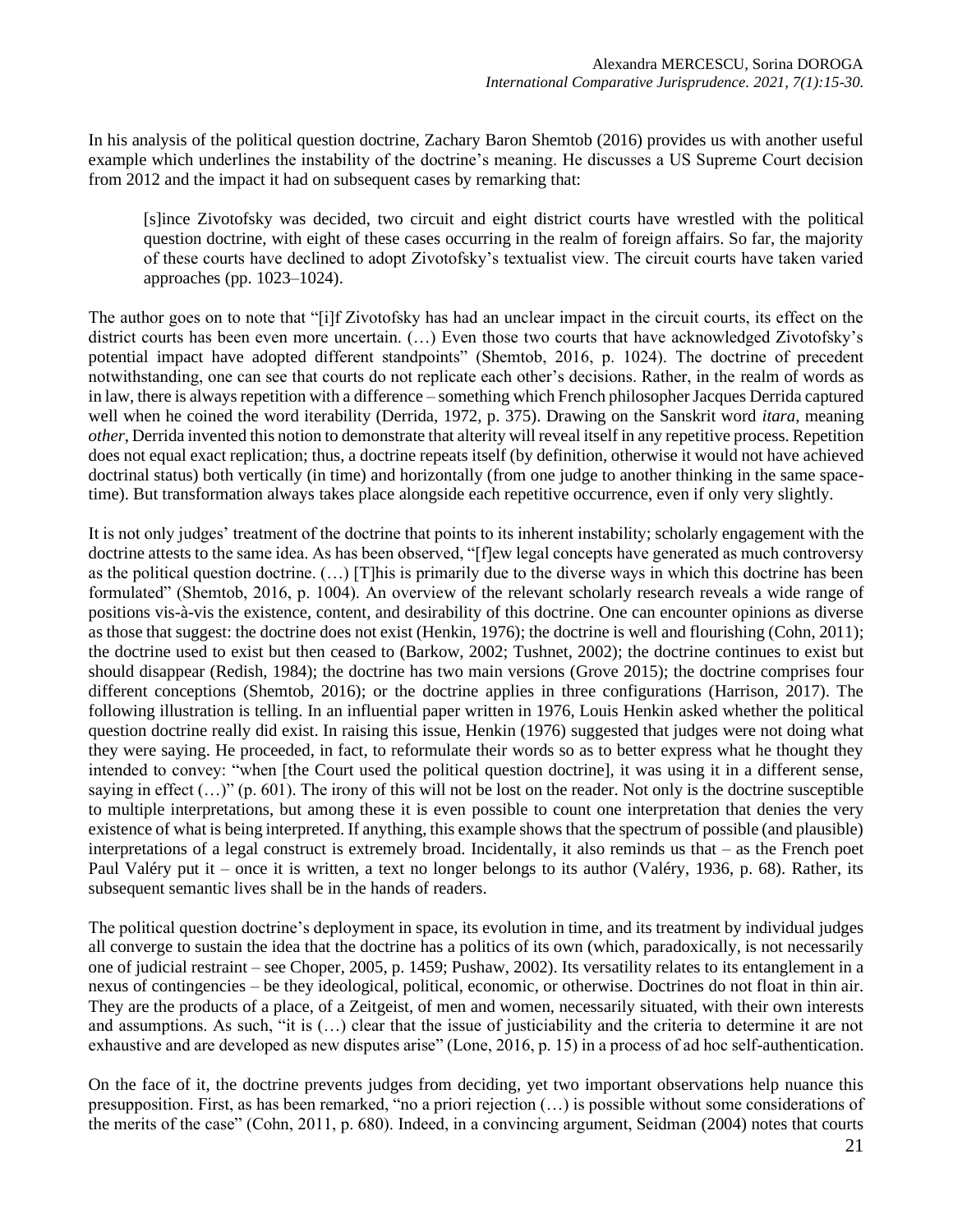tend to invoke the political question doctrine only if they have already appreciated that the merits of a case would warrant no relief. Second, even in those cases where the law would textually commit the decision to a different branch, courts still have to interpret that law to make sure that this is actually the case. The question which then arises is: to which method of interpretation do they resort? Depending on one's answer, the outcome might be drastically different. One can clearly see that even the more conservative, textualist conception of the political question doctrine "reintroduces textual analysis [and therefore, we would add, discretion] through the back door" (Seidman, 2004, p. 456).

Now, knowing that the doctrine cannot keep courts out of politics (indeed, it cannot "serve as a refuge for those who believe [that judges] should not have the final word on all constitutional issues" [Grove, 2015, p. 1973]), it is worth asking whether we are better off with or without the doctrine – especially were the question to be asked in advance by jurisdictions which, like the ECJ, have yet to compose a definitive version of it. As long as its advantages are not allowed to reside in isolation from its merits, the doctrine's benefit might exist in the message it transmits to a public who remain unaware of the intricacies of adjudication and who, moreover, are generally accustomed to understanding the activities of judges as neutral enterprises meant to tell us "what the law is". Thus, "it is perhaps true that the Court can better hide its politics when it refuses to decide than when it decides" (Seidman, 2004, p. 463). However, formalizing language is a process not without controversy (see Perju, 2009; Mercescu, 2021), and judges should seriously consider whether they want to add another tool of "cloaking the exercise of judicial power in the language of self-abnegation" (Seidman, 2004, p. 448) to an already long list which includes, among others things, proportionality (Kennedy, 2012) and the so-called "methods" of interpretation. 5

This section suggests that there is no reason to believe that if the ECJ were to develop a political question doctrine it would speak with one voice. Even in the context of its decisions per curiam which admit no dissent, one can still imagine multiplicity springing from the dualistic nature of the Court's decision-making activities (with the Advocates General playing a significant role – see Lasser, 2004) and the diversity of its judges' cultural, ideological, and professional backgrounds. Moreover, judges should ask themselves whether the specific context of their adjudication lends itself well to the application of a political question doctrine. Therefore, the next sections will explicitly consider the limits of the idea of a political question doctrine in the context of the European Union.

# **2. The Political Question Doctrine and the ECJ<sup>6</sup>**

The first part of this paper sought to illustrate the framework in which the political question doctrine operates in different legal systems in order to highlight its ambiguity and instability of meaning, as well as its evolving content over time. In this part, we set out to analyse the scholarly debates that surround the existence of an implicit or explicit political question doctrine in the practice of the ECJ, as well as the (in)desirability of its express adoption of such a doctrine. Section 2.1 includes an overview of the academic literature that examines the setting in which the political question doctrine could potentially be adopted in the ECJ's jurisprudence. Section 2.2 discusses some examples of case-law in which the doctrine was proposed before the ECJ, either through arguments raised by the parties or in the opinions of Advocates General. In these sections, without attempting to provide a taxonomy of

<sup>&</sup>lt;sup>5</sup> The old habit of referring to "methods of interpretation" is unlikely to disappear from the vocabulary of jurists anytime soon. However, this should not prevent us from remarking upon the contradiction in terms. Hermeneutics, as understood today, is antithetical to method. Interpretative processes cannot be reduced to a rule or method, other than through a significant dose of factitiousness. Indeed, as Simone Glanert (in press) shows, drawing on Gadamer's thought, "hermeneutics properly understood has nothing to do with method or objectivity [;] (...) [b]ecause understanding amounts to an 'event', it simply cannot be mastered through method".

<sup>&</sup>lt;sup>6</sup> In this paper, we use the generic term "European Court of Justice" ("ECJ" or the "Court") to designate both the Court of Justice of the European Communities and the Court of Justice of the European Union, depending on the moment at which different judgments were passed (before or after the entry into force of the Lisbon Treaty). For ease of reference, we also use the umbrella term "European Court of Justice" to designate both the General Court (or the Court of First Instance, as the case may be) and the Court of Justice *stricto sensu*, except for in situations where we carry out a distinct analysis in regards to decisions issued at different jurisdictional stages by each court.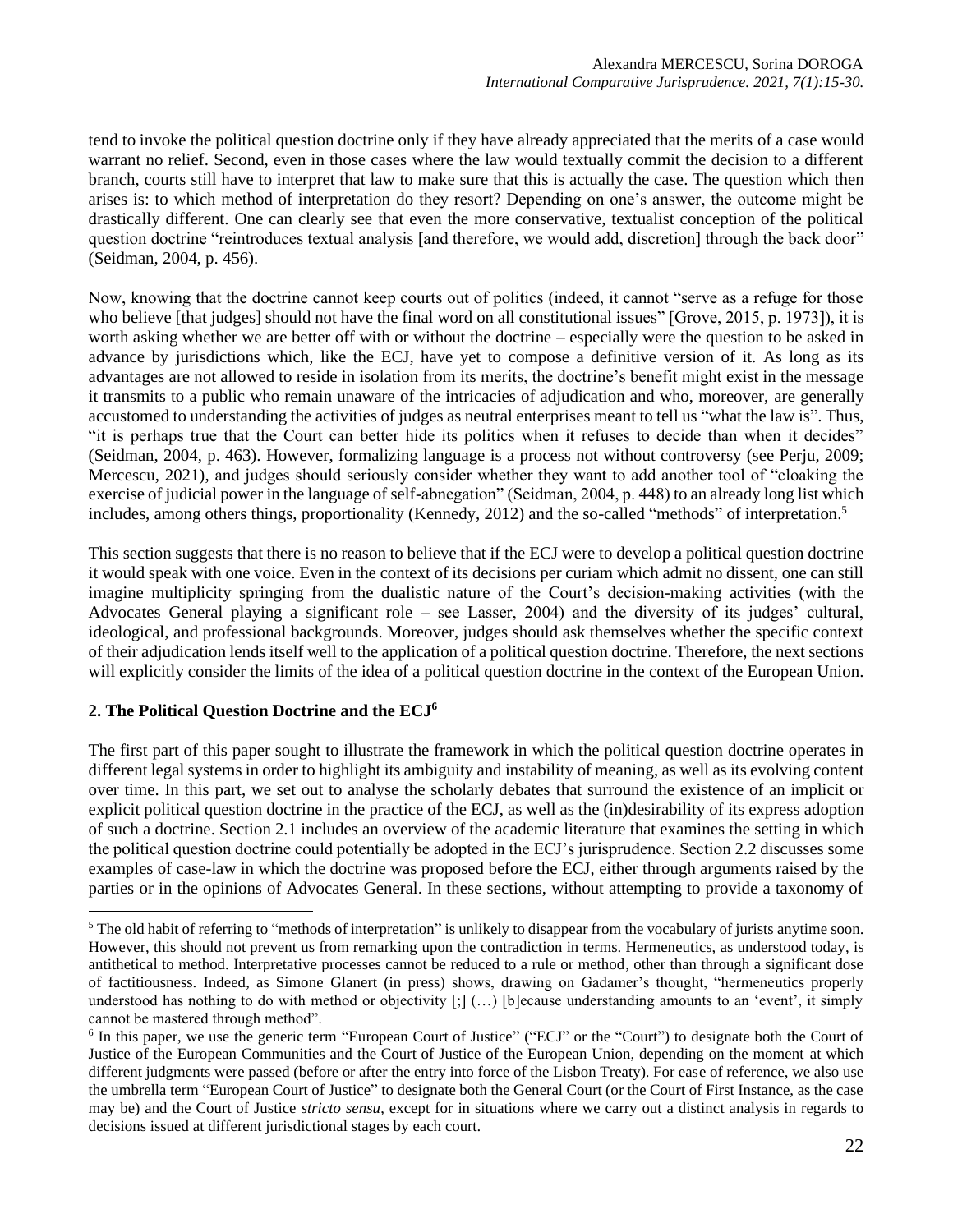cases in which "political question" types of arguments may arise before the ECJ, we seek to identify – mostly through doctrinal study – examples of alternative strategies or concepts that have so far been employed by the Court in order to deal with issues generally defined as "political". Section 2.3 considers the (in)desirability of an express adoption of the political question doctrine by the ECJ. In this sense, we evaluate whether there are potential "gaps" in the current approach of the ECJ that a political question doctrine might prove capable of filling. Additionally, we weigh some of the advantages and disadvantages that the adoption of the doctrine could carry in practice, both in light of the Court's position within the institutional system, and of the specific features of the EU's legal construction as a whole.

## *2.1. Political Questions and the ECJ: No Doctrine or Several Doctrines?*

While writing on the political question doctrine abounds in regards to the US Supreme Court and other constitutional courts, the legal community has not dedicated such ample work to the issue in regards to the ECJ. The explanation for this is simple: the ECJ has not (yet) adopted or developed its own political question doctrine; moreover, when invited to do so, it has so far steered clear of this wording and has refused to define the concept (Butler, 2018, p. 330). However, contributions exploring the topic from a comparative perspective have found fertile grounds for discussion by highlighting the tactics used by courts to handle the justiciability of politically charged questions, as these are strongly connected to matters of institutional balance, legitimacy, and, more generally, to the wider concept of the rule of law.

When approaching these themes from the angle of the political question doctrine, a first observation to be mindful of is the different context in which the ECJ operates compared to national constitutional courts. Initially designed as a primarily international jurisdiction with special features, the functions of the ECJ have shifted increasingly over time towards those of an administrative and constitutional court (Dehousse, 1998, pp. 21–27). However, even though the ECJ often performs as a constitutional jurisdiction ensuring the uniform application of the Treaties – by the Court's own characterization, the EU's "constitutional charter" – it has simultaneously maintained its international status (Odermatt, 2014, p. 717). Against this background, questions regarding interactions between adjudicators and political issues, as well as issues relating to the court's internal and external legitimacy, are infused with a whole new flavour when analysing the position of the ECJ. The Court is constrained not only by ties pertaining to the institutional structure of the European Union, but also by its place within the intricate network of national courts of the Member States, on which it relies for the uniform application of EU law. Additionally, the ECJ sometimes serves as an international jurisdiction, adjudicating on the conduct of Member States (acting either individually or jointly through the political bodies of the Union) in relation to third-party actors (non-EU states or international organisations). This complex environment increases the probability of multiple pressure points emerging between the legal and the political, forcing the Court to devise strategies in order to navigate each type of relationship. In light of this, we ask whether a unique political question doctrine, specific to the ECJ, may constitute an instrument that could benefit the Court in managing such tensions.

A second, connected observation relates to the usefulness of the political question doctrine as one of several available strategies for avoiding resistance. Both constitutional and international courts may face resistance against their judgments from a range of internal or external actors. This is especially true when, by adjudicating on certain matters, judges are perceived to have delved (too far) into the political realm. It is on this sensitive terrain that the political question doctrine is discussed as an instrument through which courts seek to avoid or mitigate resistance – a "resilience technique" (Madsen et al., 2018, p. 208). However, in the case of international and regional courts such as the ECJ, the phenomenon of resistance gains complexity, as it involves a larger number of actors – ranging from national governments, parliaments, or national courts to other international organizations and courts (see Madsen et al., 2018, pp. 215–216). Resistance may also take more diverse and dramatic forms in response to the judgments of international courts, varying "from criticizing the IC [international court] to leaving the IC altogether, [...] often provoked by a particular judgment or line of judgments, in which the IC is viewed as having overstepped its boundaries, straying into the world of the 'political'" (Odermatt, 2018, p. 221). Given this wide array of potential sources of pushback, as well as the diversity of forms of resistance, courts such as the ECJ have in turn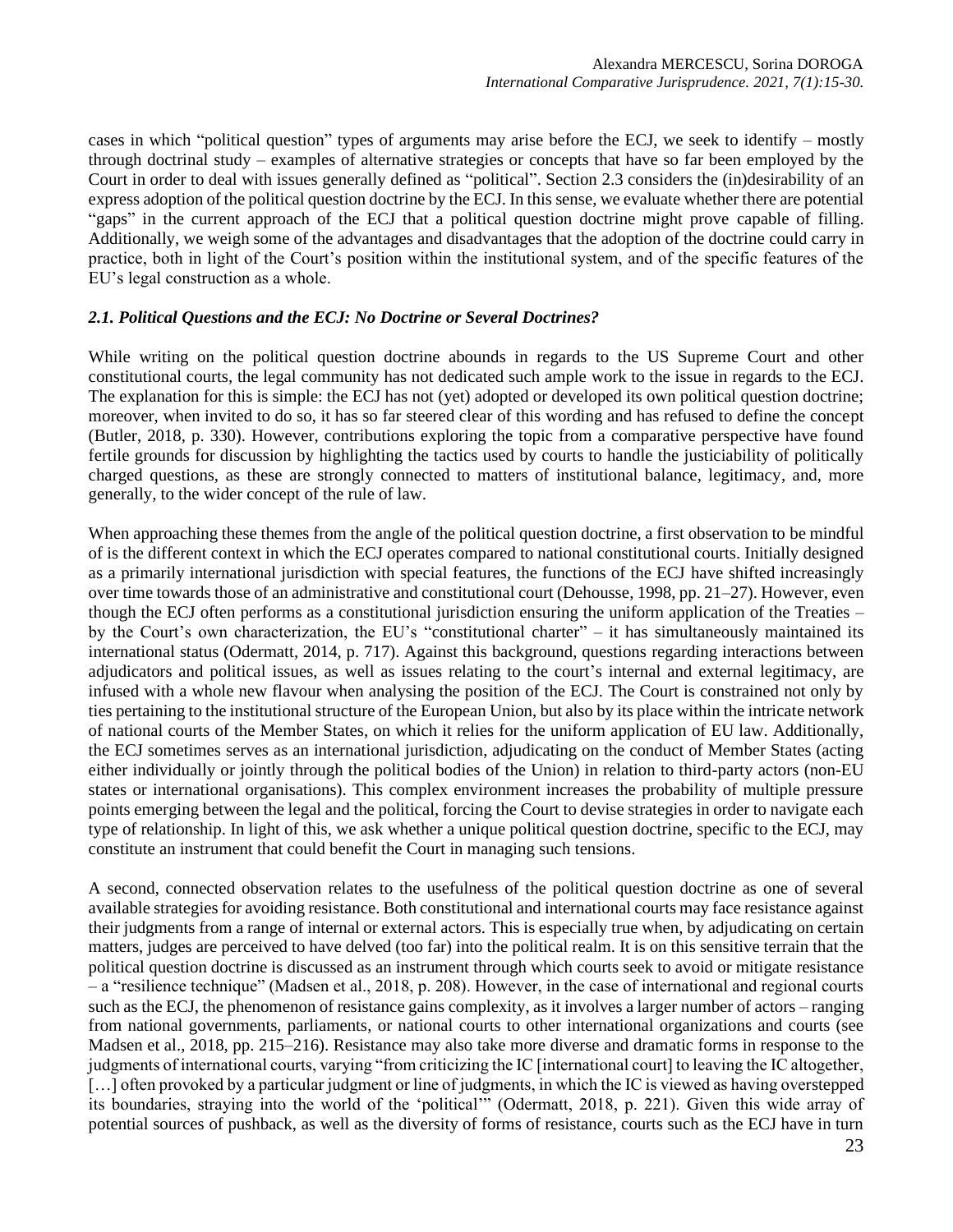developed avoidance and mitigation techniques that are themselves varied and may involve, among other methods: changes in legal reasoning; judicial diplomacy; adjusting the level of scrutiny (Madsen et al., 2018, p. 214); deference doctrines; the narrow framing of legal issues; or the "interpretation of rules of jurisdiction, standing and admissibility" (Odermatt, 2018, p. 222). In the panoply of strategies available to the ECJ, the political question doctrine would thus constitute merely one of many, whose usefulness we seek to ascertain in light of the paths already trodden by the Court in its previous case-law on politically sensitive questions.

A third point to be made at this stage is the notion that regardless of the strategies applied in cases involving politically sensitive questions, considerations of legitimacy permeate the debate at every step. To borrow terminology from the realm of the political question doctrine, the need to preserve judicial legitimacy (either internal or external) underpins both the principled and prudential approaches that justify the doctrine. Under a principled approach, "[e]ven where a dispute meets the criteria for admissibility and jurisdiction, an IC may exercise its discretion to not hear a dispute, since it involves a question that, due to its inherently political character, goes beyond the IC's authority" (Odermatt, 2018, p. 227). In the setting of the ECJ, a principled approach may correspond, for instance, to a situation of deference to one of the political institutions of the EU, in order to maintain institutional balance and the proper allocation of powers (internal legitimacy). Under a prudential or pragmatic approach, "ICs may seek to avoid adjudication to prevent them from being drawn into disputes that would potentially hurt their reputation and public image by delving (or appearing to delve) into the political arena". Such techniques may be used as "safety valves", with "the effect of preventing instances of resistance by states and other actors, thereby bolstering the IC's external legitimacy and compliance in the longer term" (Odermatt, 2018, p. 227). The concern with maintaining internal and external legitimacy has a significant bearing on the strategies developed by the ECJ when operating "at the border" between law and politics, and may better explain why the Court has so far refrained from developing a political question doctrine as an all-encompassing tool for managing this divide. Doctrinal contributions discussing such strategies at the ECJ help to further illustrate this point.

In his comprehensive study on judicial legitimacy in the EU, Koen Lenaerts identifies several techniques for reasoning developed by the Court in close connection with the three-stage evolution of its role at the heart of the European construction (Lenaerts, 2013, pp. 1307–1309). He posits that:

[a]s the constitutional court of a more mature legal order, [the ECJ] now tends to be less assertive as to the substantive development of EU law. It sees its role primarily as one of upholding the "checks and balances" built into the EU constitutional legal order of States and peoples. […] This does not, however, prevent the ECJ from taking a more proactive stand in some areas of EU law, *yet overall it displays greater deference to the preferences of the EU legislator or, as the case may be, to those of the Member States*. *The ECJ thus favors both continuity of its role as a constitutional umpire and change in the substantive EU law achieved by the traditional interaction between the political and judicial processes* (p. 1309, emphasis added).

The four types of judicial strategies identified by Lenaerts for managing "hard cases" (understood here as cases touching upon various political areas) largely depend on the normative level at which the tension arises. Thus, firstly, "when the validity of secondary EU law is called into question, the ECJ strives to uphold the principle of separation of powers" and "to avoid inter-institutional conflicts which could arise if the contested act is annulled" (Lenaerts, 2013, p. 1370). In this classic scenario that could call for the application of a political question doctrine, the ECJ relies instead on the rule of "'reconciliatory interpretation', according to which secondary EU legislation must be interpreted in light of primary EU law in so far as the limit of '*contra legem*' is not overstepped" (p. 1370). Secondly, in cases that do not endanger the core values of the Union, "the ECJ favors 'value diversity'" and "will strive to interpret EU harmonizing measures in a way that accommodates the interests pursued at both national and EU level" (p. 1370). Thirdly, in relation to national apex courts – especially those of a constitutional nature – the ECJ is described as "committed to respecting the jurisdiction of national courts, in the same way as the former expects the latter to respect its own" (p. 1370). The Court is said to follow the rules of judicial comity and limit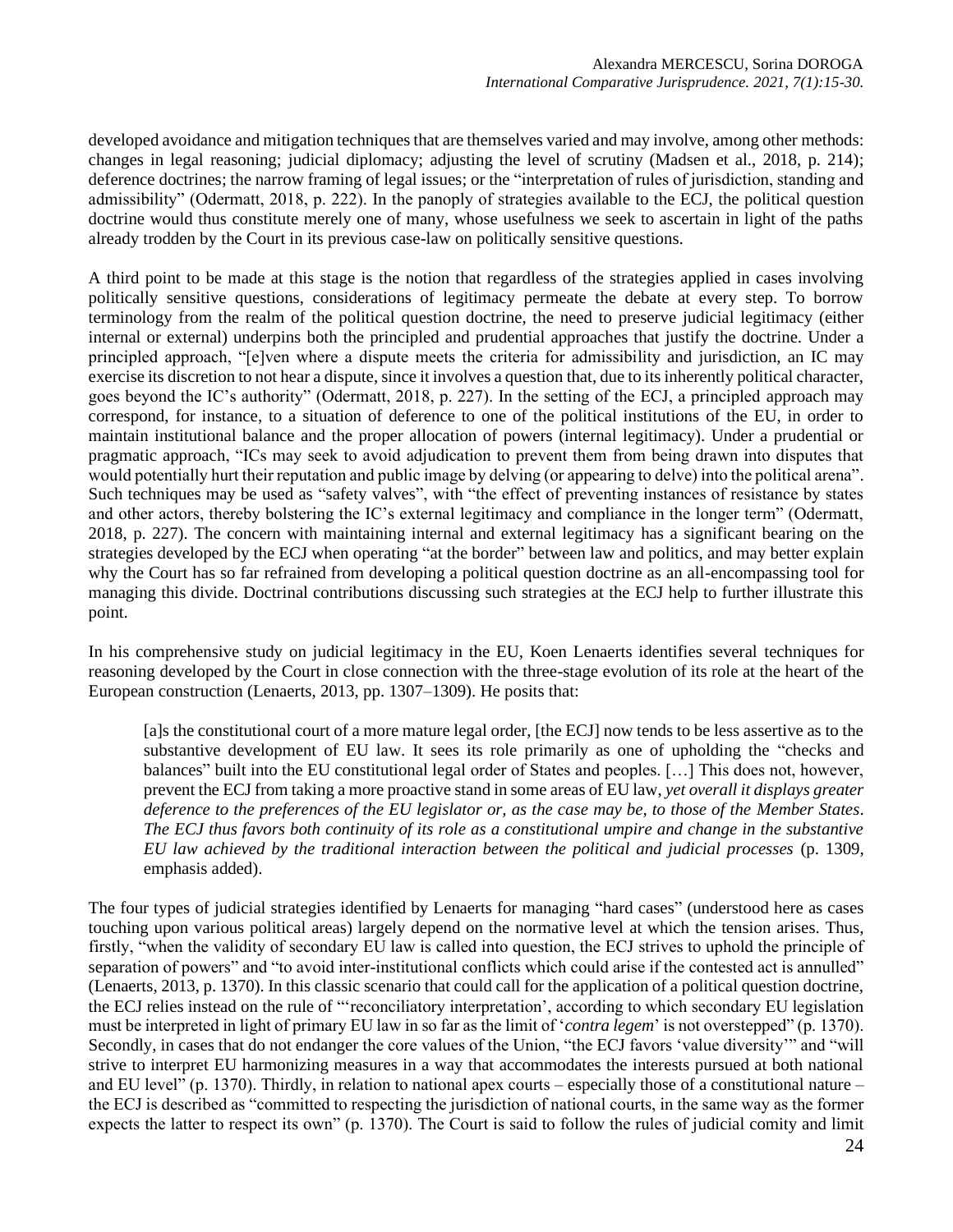itself to laying down "a framework of analysis" for the national courts to apply, rather than impose its own findings.<sup>7</sup> Lastly:

in hard cases of constitutional importance, the legal reasoning of the ECJ follows a "stone-by-stone" approach. This means that, in order to guarantee consensus and as a token of judicial prudence, the argumentative discourse of the ECJ is limited to answering the legal questions that are necessary to solve the case at hand. […] [T]he incremental approach followed by the ECJ guarantees a solid and sound evolution of the case-law that allows room for the national courts to engage in a constructive dialogue (p. 1371).

Lenaert's findings lead toward the conclusion that while the ECJ is acutely aware of the political dimensions of the cases before it (see Mańko 2020; 2020), it decides to employ technical, interpretative instruments in order to navigate such questions, rather than to construct justiciability rules akin to a political question doctrine. Similar conclusions emerge when approaching the legitimizing strategies of the ECJ from the angle of the high/low politics distinction (with the former being the traditional domain of the political question doctrine): the Court's approach does not correspond to a coherent doctrine, but is rather modulated over time by narrower or wider interpretations of the Treaties and of their provisions regarding the division of competences between the EU and its Member States. For example, Pola Cebulak's study focusing on the EU's external relations reveals that the deployment of the administrative and constitutional paradigms for judicial review does not actually correspond to a pattern reflecting the distinction between low politics and high politics, but is in reality mostly issue-dependent (Cebulak, 2017, p. 265). Such findings further suggest that the ECJ's stance in regards to politically sensitive matters is not structured around a comprehensive set of justiciability criteria corresponding to a political question doctrine, but is instead composed of a wide range of issue-dependent techniques meant to avoid confrontations between its own "democratic credentials against those of the political branches" (Semple, 2007, p. 22).

In fact, the vast majority of legal literature approaches the topic of the political question doctrine at the ECJ in an area- and issue-specific fashion. Most studies focus on the area of the EU's external action and, in particular, on the Common Foreign and Security Policy (CFSP), given the express limits to the ECJ's power of review under Articles 24 (1) and 40 TEU and Article 275 TFEU (see Butler, 2018; Gutiérrez-Fons, 2009; Heliskoski, 2018; Lonardo, 2018). In other domains where political questions might arise, the general conclusion is that where the ECJ's role is limited this is "due to a division of competence between the EU and the Member States rather than to prudential considerations", thus the lack of support for the adoption of the doctrine (see Gutiérrez-Fons, 2009, p. 105). In the CFSP area, some scholars in search of the political question doctrine in the EU affirm that "[i]n contrast to the US, […] the doctrine is treaty-mandated, but only tenuously adopted by the judiciary" (Butler, 2018, p. 341). However, such a deduction is not only unwarranted under the limited jurisdictional carve-out in the field of CFSP, but also goes against the definition of the doctrine which is, by its very essence, a judge-designed rule operating as a self-imposed restraint on the exercise of powers of review. In fact, as observed elsewhere, the ECJ has rather tended to expand its review in CFSP matters in order to ensure a coherent, albeit incomplete, system of legal remedies (see Van Elsuwege, 2017; Lonardo, 2018). In this sense, it has been argued that while the ECJ's jurisdictional limitation in CFSP matters is "not uncommon and perhaps unavoidable with respect to sovereign foreign policy questions, the Treaty-based jurisdictional carve-out remains an anomaly in a Union based on the rule of law" (Van Elsuwege, 2017, p. 17; see also Gutiérrez-Fons, 2009, p. 119). Since the question of whether the ECJ should actually exercise review or not in certain CFSP matters exceeds the purpose of this article, we shall not be venturing into these specific arguments. We confine ourselves instead to a general analysis of the Court's approach to cases in which the political question doctrine (or arguments deriving therefrom) was either invoked by the parties or discussed by the Advocates General in their opinions. The cases examined in the following section can provide illustrative examples as to the Court's stance in this respect.

 $<sup>7</sup>$  In reality, it is often the case that the framework of analysis laid down by the ECJ will leave little or no room for the national</sup> court to decide on its own, thus attracting criticism against the former's expansive interpretations or activist rulings.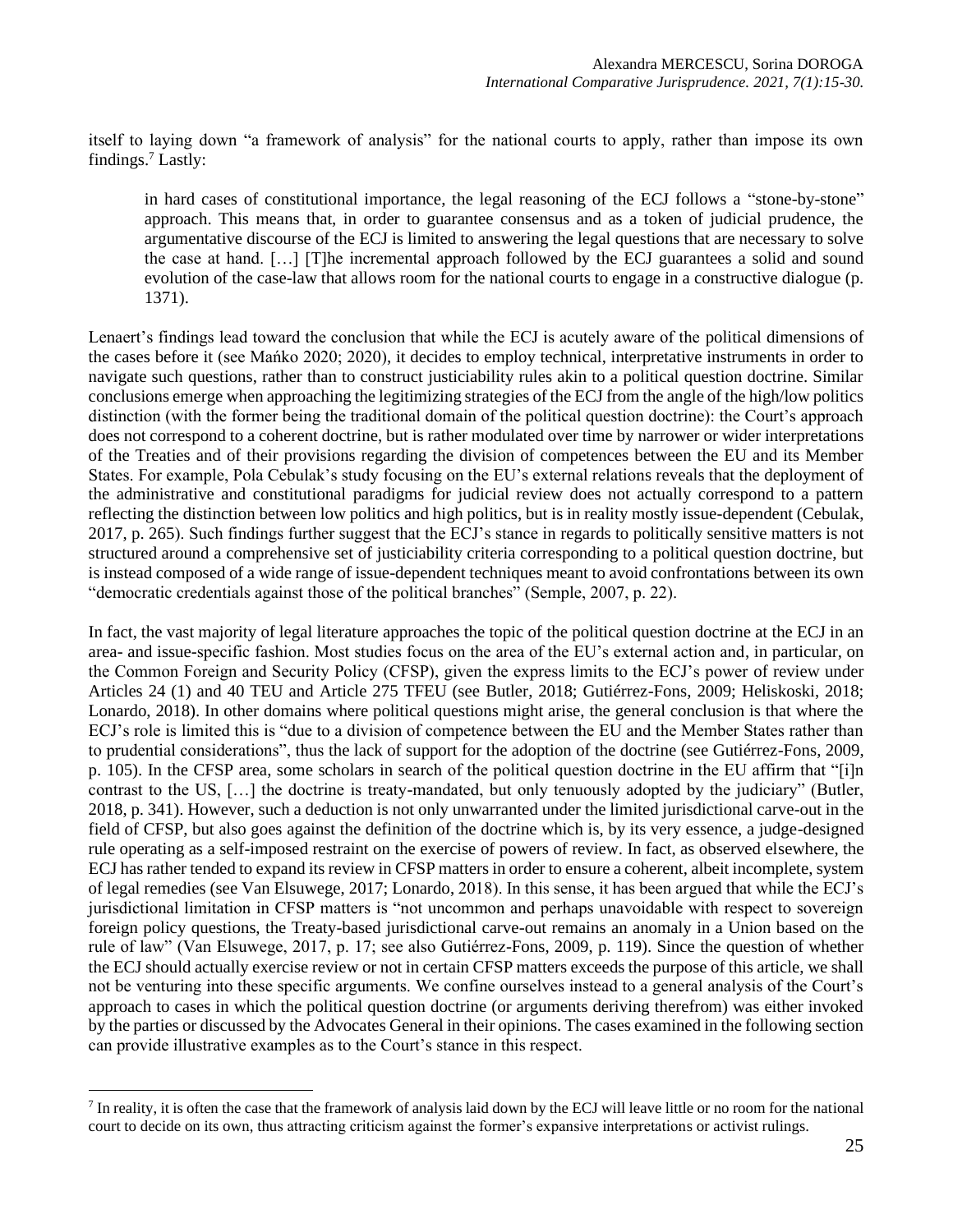# *2.2. ECJ – the Sidestepper*

If one searches the case-law database of the ECJ for the exact phrase "political question", the system returns only nine results. This figure in itself is not surprising, as the ECJ has so far refused to embrace a political question doctrine and, in any case, the notion might remain hidden under various terminologies. What is rather unexpected is that the Court also appears to refuse to engage with this specific wording even in cases where the Advocates General (AG) themselves expressly refer to it: out of the nine documents resulting from the search, only one is a Court judgment (*LTTE* [2014], including the wording "political question" in para. 156), while the rest are AG opinions.

As noted, the largest number of cases in which some form of the political question doctrine was invoked relate to CFSP matters, prompted also by the limited jurisdictional powers of the Court in this area. However, arguments that a dispute is not justiciable because "the dispute is not a legal one are usually given short shrift" (Odermatt, 2018, p. 229). In fact, the Court has frequently been criticized for its decision in *Rosneft* – where it extended the mechanism of preliminary rulings to CFSP measures (*Rosneft*, 2017, paras. 60–63) – for having overstepped its jurisdictional boundaries under the Treaties (see Lonardo, 2018, p. 552; Heliskoski, 2018, p. 19).

Non-justiciability arguments have also been raised by the Council and the Commission in *Kadi* (2008), but were rejected by AG Maduro, who reasoned that even in cases involving the political process – and especially in matters of public security – "courts ought to get involved, in order to ensure that the political necessities of today do not become the legal realities of tomorrow" (see Opinion of AG Maduro in *Kadi*, paras. 33, 34 and 45). The Court, however, chose not to approach the matter from this perspective, but instead focused on its powers to ensure the "review, in principle the full review, of the lawfulness of all Community acts in the light of the fundamental rights forming an integral part of the general principles of Community law" (*Kadi v. Council and Commission*, 2008, para. 326). Similar arguments were discussed by AG Sharpston in *People's Mojahedin Organization of Iran* (Opinion of AG Sharpston, paras. 252–255), and by the Court in *LTTE* (2014, paras. 161–163). However, in these cases the Court chose to base its reasoning concerning the exercise of its powers not on conceptions about the legal nature of the dispute or about its judicial role, but rather on arguments regarding the applicable standards of review and the level of discretion which the Council enjoyed (see Odermatt, 2018; Butler, 2018).

In other situations, the Court chose to rely on strategies concerning standing and admissibility in order to avoid potential clashes with the competences of political institutions (see, for instance, the evolution of case-law on individual standing in annulment actions – discussed in Semple, 2007). The *Front Polisario* (2016) is a case in point, with AG Wathelet discussing the idea that the argument that the question brought before the Court was of a political nature (Opinion of AG Wathelet in *Front Polisario*, para. 141). The Court did not approach the issue from the perspective of its political nature, but chose instead to rule that the applicants did not have standing under EU procedural law, since the international agreement in question did not apply to the territory of Western Sahara; the question was therefore not of "direct concern" to the applicants (*Front Polisario*, 2016, paras. 125–127).

Perhaps the most eloquent syntheses so far concerning the ECJ's power of review in the context of political questions are those comprised in AG Bobek's opinions in *Puppinck* and *SatCen*, respectively. In *Puppinck*, in the context of a European Citizens' Initiative (ECI), AG Bobek examines the applicable scope and standard of review in relation to acts adopted by the Commission in the exercise of its power of initiative. Amongst other things, his analysis encapsulates the standards that relate to the preservation of the EU's institutional balance:

the standard of judicial review limited to the verification of manifest errors of assessment attaches to situations where EU institutions enjoy wide discretion, in particular, when they adopt measures "in areas which entail choices, in particular of a political nature". Indeed, it is settled case-law of the Court that the intensity of its review varies with the discretion accorded to the institutions (Opinion of AG Bobek in *Puppinck*, para. 123).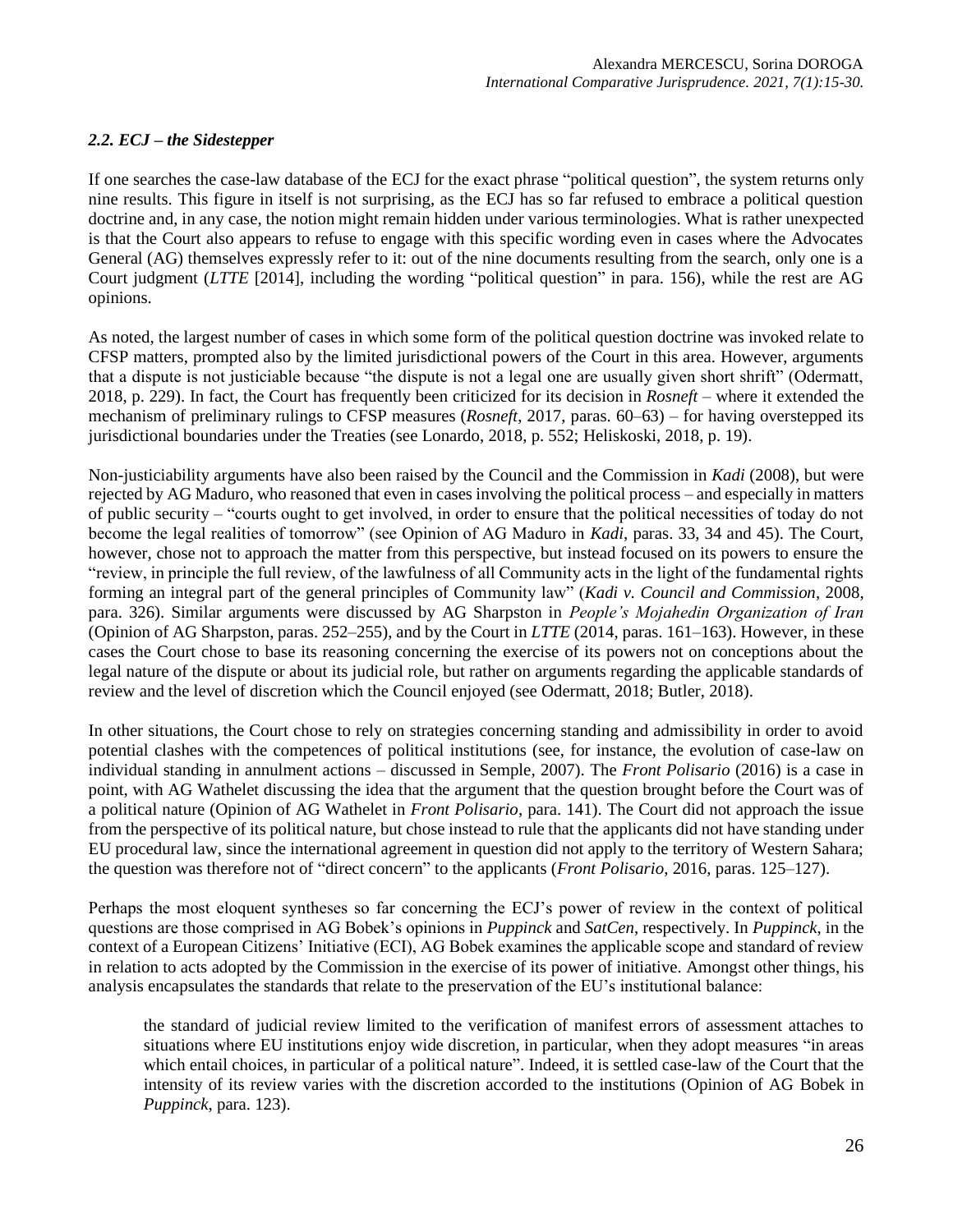In *SatCen*, on the other hand, AG Bobek engages in a thorough examination of the CFSP jurisdictional derogation under the Treaties, mapping the entire institutional framework and the law-politics interaction in this domain. He remarks that:

despite the significant limitations with regard to the justiciability of CFSP measures – which led Advocate General Wahl to refer to the CFSP as lex imperfecta – the fact remains that, even for such acts, rules apply. Lex imperfecta does not mean absentia legis (Opinion of AG Bobek in *SatCen*, para. 66).

Further discussing the nature and depth of review performed by the Court in the CFSP area, the AG concludes:

I would suggest understanding the jurisdiction of the Court of Justice of the European Union in those matters *as a scale or gradual continuum, and not as a matter of all-or-nothing extremes*, whereby the mere existence of dual content automatically renders everything open to review. At one end of the spectrum, there are decisions that, although formally based on a CFSP provision, have as to their content very little to do with the CFSP. At the other end, there are decisions that would clearly fall fully within the CFSP derogation. Then, *in the grey zone in the middle, there are the dual- or multiple-content decisions, in relation to which caution and self-restraint are advised*. If the non-CFSP content of an act is merely ancillary to its CFSP content, the latter may prevail and thus limit or even exclude judicial review (Opinion of AG Bobek in *SatCen*, para. 85, emphasis added).

Setting aside the fact that they all deal with some form of a political question before the ECJ, the examples above depict the variety of strategies available to, and implemented by, the Court in its exercise of judicial self-restraint. While the ECJ obstinately sidesteps and refuses to define a political question doctrine, it nonetheless restricts itself to exercising its power of judicial review within the limits of the Treaties by deploying doctrines, mechanisms, and instruments specific to the EU's own legal order. In this context, it is then worth asking: is there any need for a distinct political question doctrine in the ECJ?

## *2.3. One Doctrine Too Many*

Most scholarly voices proposing an affirmative response to the question above substantiate their answer by invoking the need for more legal certainty in the exercise of judicial review, especially in matters of foreign affairs (see Butler, 2018, pp. 351–352; Lonardo, 2018, p. 555). Paradoxically, those opposing the adoption of a political question doctrine by the ECJ rely on precisely the same argument – that of legal certainty. In the latter view, by embracing the doctrine the Court would venture into treacherous waters, as it would find no legal basis in the Treaties and thus be likely to engender a great deal of uncertainty (see Van Elsuwege, 2017). In fact, Gutiérrez-Fons observes that, while the added-value of the doctrine would lie in its prudential foundation rather than in its classical construction, it is nonetheless "true that this strand of the doctrine renders outcomes more difficult to predict, reducing legal certainty" (Gutiérrez-Fons, 2009, p. 124). Additionally, the articulation of such doctrine could prove, at least in certain domains, difficult to reconcile with the ECJ's essential task of upholding the rule of law in the actions of the EU (Van Elsuwege, 2017, p. 18).

As this study has sought to demonstrate, the contours of the political question doctrine remain much too "fuzzy" and its application too controversial – even in the legal systems which expressly acknowledge it – for it to actually constitute a useful tool in the ECJ's arsenal of legal strategies. Rather than contribute to the consolidation of a higher degree of legal certainty, the articulation of the doctrine might produce the opposite effect, whilst also upsetting the Court's legitimacy in the process.

In addition to concerns about legal certainty and legitimacy, considerations of efficiency also support the case against the adoption of the doctrine by the ECJ. On the one hand, as our doctrinal and case-law analyses have sought to illustrate, the ECJ's approach to politically sensitive topics is issue-dependent to too large an extent to render the adoption of a coherent political question doctrine either practically feasible or desirable. On the other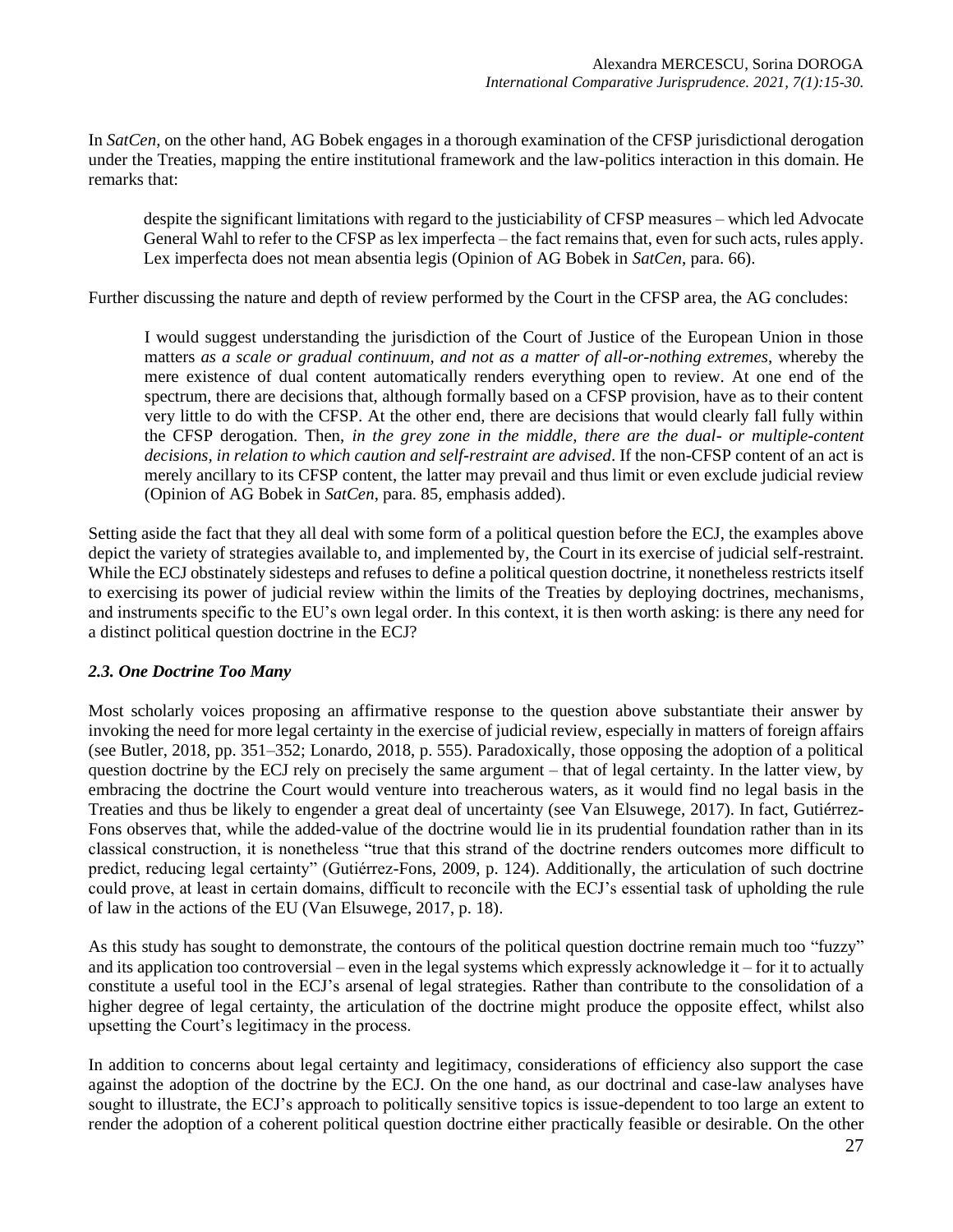hand, the Court's toolbox is already replete with original EU doctrines, judicial scrutiny standards, and interpretation techniques that have so far enabled it to navigate the political questions that have emerged in various fields of EU law. As we have seen, the Treaties themselves subtract from the Court's jurisdiction through express provisions – those areas deemed by the Member States too politically charged to form the subject of judicial scrutiny. Moreover, the strategies employed so far in the ECJ's practice touch upon everything – from rules on standing and admissibility, through methods of interpretation, to standards on the scope and depth of judicial review, and the evaluation of the limits of discretion (with judicial power of review understood as a "scale or gradual continuum", depending on the level of discretion of the political institution, rather than as a fixed point).

In this context, it becomes apparent that while the existing strategies applied by the Court at the boundary between law and politics are certainly not perfect (and are therefore subject to critique), they nonetheless perform the systemic function entrusted to them – that of allowing the Court to exercise judicial restraint and keeping it from veering (too far) into the political realm. In the absence of the precise parameters necessary for the coherent framing of a political question doctrine, there is no guarantee that the criteria fixed by the Court would actually ensure a smoother interaction with the political realm – in fact, the evidence from the experience of the US in the implementation of the doctrine rather suggests the contrary.

Thus, in our view, juxtaposing a political question doctrine over the currently extant strategies of the ECJ and the complexities that accompany them would likely generate a cacophony of legal tests and criteria, requiring continuous adjustment and severely weakening the position of the Court. This prospect is all the more probable in the context of the ECJ's relationship with the national courts of the Member States, whose individual understandings of the concept of political questions and judicial self-restraint might not correspond to the ECJ's articulation of the doctrine (see also Butler, 2018, p. 350). From the perspective of systemic evolutions, cementing non-justiciability criteria through the formulation of a political question doctrine could hamper the future organic development of the Union's internal checks and balances, as well as its relationship with third parties in the international arena.

## **Conclusions**

In theory, the political question doctrine sets out to tame the possible inclinations of judges to act politically in their adjudication. Through an apparent gesture of conscious self-restraint, sophisticated tests are thus devised by judges themselves in order to keep their interpretative power in check. As we have shown, the political question doctrine remains more of a rhetorical device than a genuinely constraining tool. Indeed, the political question doctrine bends from one space to another, from one time to another, and from one judge to another so much so that its content is never fixed. Far from capturing what would be the immutable relationship between law and politics, the doctrine "is a formal cloak in which a court wraps up a belief that, having examined a decision, the decision is not apt for application of the general principles of judicial review" (Daly, 2010, p. 160).

As our exploration of the ECJ's approach to politically sensitive issues has revealed, the wide range of solutions already embraced by the Court and the normative differences between the various areas of the EU's legal framework render the articulation of a political question doctrine both unfeasible and undesirable. The ambiguity of the doctrine and its volatile content over time – even in its original formulation in the US system – point to its inherent limits as an instrument of self-restraint for judges. In addition, the articulation of a form of the doctrine by the ECJ in the complicated setting of the EU's own wealth of specific doctrines and existing judicial strategies would likely generate difficulties that would far outweigh its hypothetical benefits, as outlined in the sections above. In effect, the adoption of a political question doctrine by the ECJ would merely add another instrument to adorn the imaginary wall separating law from politics, without effectively contributing to a "neater", more tangible division between the two.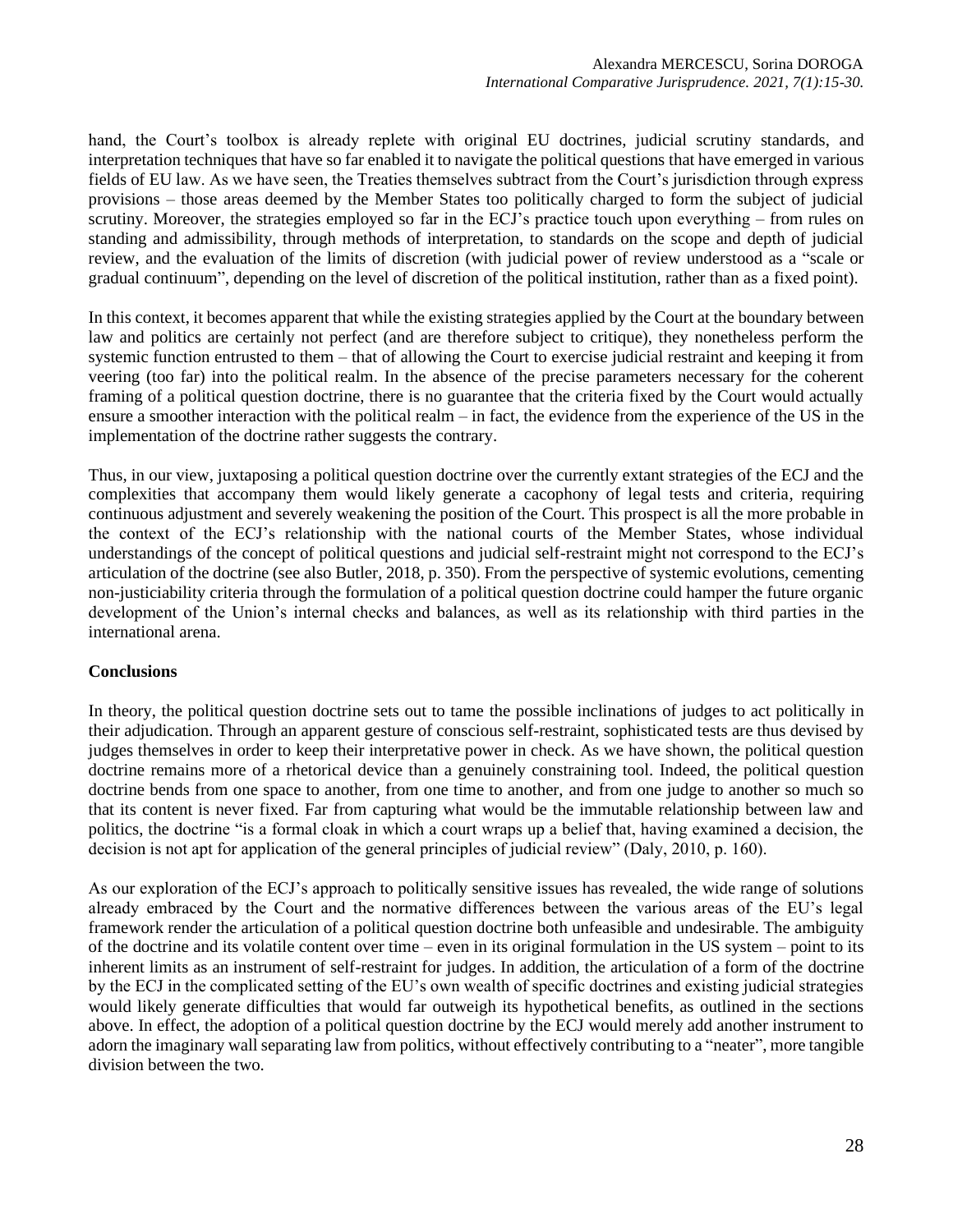## **References**

Baker v. Carr, 369 U.S. 691 (1962).

Barkow, R. (2002). More supreme than court? The fall of the political question doctrine and the rise of judicial supremacy. *Columbia Law Review*, *102*(2), 237–336. <https://doi.org/10.2307/1123824>

Blokker, P. (2017a, June 4). From legal to political constitutionalism. *VerfBlog*. <https://dx.doi.org/10.17176/20170604-190459>

Blokker, P. (2017b). The evolution of constitutionalism in post-communist countries. In P. Van Elsuwege & R. Petrov (Eds.), *Post-Soviet constitutions and challenges of regional integration: Adapting to European and Eurasian integration projects* (pp. 5–28). Routledge.

Butler, G. (2018). In search of the political question doctrine in EU law. *Legal Issues of Economic Integration*, *45*(4), 329–354.

Cebulak, P. (2017). Constitutional and administrative paradigms in judicial control over EU high and low politics. *Perspectives on Federalism*, *9*(2), 240–267. <http://dx.doi.org/10.1515/pof-2017-0016>

Choper, J. H. (2005). The political question doctrine: Suggested criteria. *Duke Law Journal*, *54*(6), 1457–1524. Retrieved from <https://scholarship.law.duke.edu/dlj/vol54/iss6/3>

Colegrove v. Green, 328 U.S. 549 (1946).

Cohn, M. (2011). Form, formula and constitutional ethos: The political question/justiciability doctrine in three common law systems. *The American Journal of Comparative Law*, *59*(3), 675–713. <https://doi.org/10.5131/AJCL.2010.0029>

Council of the European Union v. Front Populaire pour la libération de la saguia-el-hamra et du rio de oro (Front Polisario), Case C-104/16 P, EU:C:2016:973.

Craig, P. (2020a). Response to Loughlin's note on 'Miller; Cherry'. *Public Law*, (2) 282–286. Retrieved from <https://beta.informit.org/doi/10.3316/agispt.20200423029161>

Craig, P. (2020b). The Supreme Court, prorogation and constitutional principle. *Public Law*, (2), 248–277. Retrieved from <https://search.informit.org/doi/10.3316/agispt.20200423029156>

Daly, P. (2010). Justiciability and the "political question" doctrine. *Public Law*, *160*.

Dehousse, R. (1998). *The European Court of Justice: The politics of judicial integration.* Macmillan.

Derrida, J. (1972). *Marges*. Éditions de Minuit.

Ferejohn, J. (2002). Judicializing politics, politicizing law. *Law and Contemporary Problems*, *65*(3), 41–68. Retrieved from <https://scholarship.law.duke.edu/lcp/vol65/iss3/3>

Gilligan v. Morgan, 171. 413 U.S. 1 (1973).

Glanert, S. (in press). The corrida: How comparative understanding fares. In S. Glanert, A. Mercescu & G. Samuel, *Rethinking comparative law*. Edward Elgar.

Grove, T. (2015). The lost history of the political question doctrine. *New York University Law Review*, *90*(6), 1908–1974.

Guarnieri, C., & Pederzoli, P. (2002). *The power of judges*. Oxford University Press.

Gutiérrez-Fons, A. J. (2009). *The contribution of the United States Supreme Court and the European Court of Justice in the vertical and horizontal allocation of power* (PhD thesis, Queen Mary College, University of London). Retrieved from <https://qmro.qmul.ac.uk/xmlui/bitstream/handle/123456789/525/GUTIERREZ-FONSContributionOf2009.pdf?sequence=1&isAllowed=y> Halmai, G. (2019). Illiberalism in East-Central Europe. *European University Institute.*

Harrison, J. (2017). The political question doctrines. *American University Law Review*, *67*, 457–528.

HCJ 65/51 5 Jabotinsky v. Weitzmann P.D. 801 (1951).

HCJ 910/86 Ressler v. Minister of Defense (1988), 42(2) P.D. 441.

Heliskoski, J. (2018). Made in Luxembourg: The fabrication of the law on jurisdiction of the Court of Justice of the European Union in the field of the common foreign and security policy. *Europe and the World: A Law Review, 2*(1), 2–20. <http://dx.doi.org/10.14324/111.444.ewlj.2018.03>

Hirschl, R. (2004). *Towards juristocracy: The origins and consequences of the new constitutionalism*. Harvard University Press. Jacobsohn, G. (2010). *Constitutional identity*. Harvard University Press.

Kadi and Al Barakaat International Foundation v. Council and Commission, Joined Cases C-402/05 P & C-415/05 P, EU:C:2008:461.

Kennedy, D. (2012). Political ideology and comparative law. In M. Bussani & U. Mattei (Eds.) *The Cambridge companion to comparative law* (pp. 35–57). Cambridge University Press.

Lasser, M. S.-O.-l'E. (2004). *Judicial deliberations*. Oxford University Press.

Law, D. (2005). Generic constitutional law. *Minnesota Law Review*, *89*, 652–742.

Legrand, P. (2011). Foreign law: Understanding understanding. *Journal of Comparative Law*, *6(*2), 68–177.

Legrand, P. (2019). What is that, to read foreign law? *Journal of Comparative Law*, *14*(2), 290–310.

Lenaerts, K. (2013). How the ECJ thinks: A study on judicial legitimacy. *Fordham International Law Journal*, *36*(5), 1301–1371.

Liberation Tigers of Tamil Eelam (LTTE) v. Council of the European Union, Joined Cases T-208/11 and T-508/11, EU:T:2014:885.

Lonardo, L. (2018). Law and foreign policy before the court: Some hidden perils of Rosneft. *European Papers*, 3(2), 547–561*.* <https://doi.org/10.15166/2499-8249/245>

Lone, F. (2016). The enigma of the Hong Kong injunction cases: A perspective on political question doctrine, separation of powers, rule of law and universal suffrage. *Vienna Journal on International Constitutional Law*, *10*(1), 3–29. <https://doi.org/10.1515/icl-2016-0103>

Loughlin, M. (2020). A note on Craig on 'Miller; Cherry'. *Public Law*, (2), 278–281. Retrieved from <https://search.informit.org/doi/10.3316/agispt.20200423029157>

Madsen, M. R., Cebulak, P., & Wiebusch, M. (2018). Backlash against international courts: explaining the forms and patterns of resistance to international courts. *International Journal of Law in Context*, *14*(2), 197–220. <https://doi.org/10.1017/S1744552318000034>